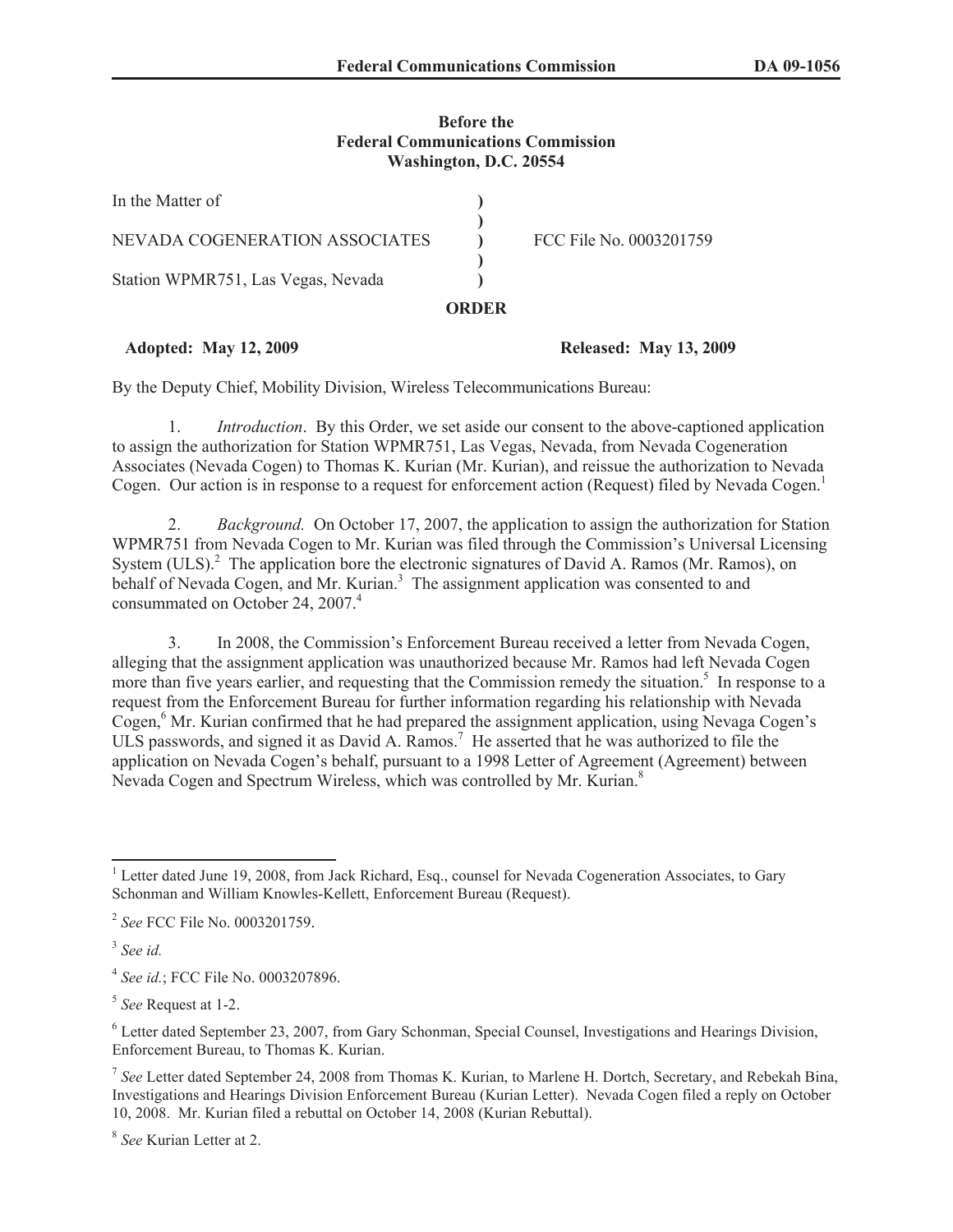4. Under the Agreement, Spectrum Wireless would assign the license for Station WPKU307 to Nevada Cogen and provide communications service to Nevaga Cogen, but if Nevada Cogen terminated Spectrum Wireless's service, the license would be assigned back to Spectrum Wireless without any further authorization from Nevada Cogen.<sup>9</sup> The Agreement required Nevada Cogen to provide Mr. Kurian with a pre-signed copy of the assignment application and electronic passwords to effectuate the assignment.<sup>10</sup> Mr. Kurian stated that Nevada Cogen terminated service from Spectrum Wireless in 2007, thus authorizing him to file the assignment application as per the Agreement.<sup>11</sup> He also stated that during the process of the assignment of the license to Nevada Cogen, the call sign was changed from WPKU307 to WPMR751 for "unknown reasons."<sup>12</sup>

5. *Discussion.* We treat Nevada Cogen's Request as an informal request for Commission action, pursuant to Section 1.41 of the Commission's Rules,<sup>13</sup> which does not limit the time period within which such request must be filed.<sup>14</sup> We therefore are unpersuaded by Mr. Kurian's argument that we should deny the Request as an untimely petition for reconsideration of our consent to the assignment application.<sup>15</sup>

6. Based on the record before us, we conclude that Mr. Kurian was not authorized to file an application to assign the license for Station WPMR751 to himself. The Agreement pertains solely to Station WPKU307. Station WPMR751 is mentioned nowhere in the Agreement. We disagree with Mr. Kurian's explanation that they are the same station, for which the call sign was changed. They were separate licenses, and our records indicate that the license for Station WPKU307 was cancelled in 1997, prior to the execution of the Agreement. Moreover, even if the Agreement did pertain to Station WPMR751, we note that it would authorize assignment of the license to Spectrum Wireless (which Mr. Kurian no longer controls<sup>16</sup>), rather than to Mr. Kurian personally. Therefore, we conclude that Mr. Kurian had no authority to file the instant assignment application, $17$  and the purported assignment was void *ab initio.*<sup>18</sup> We therefore will set aside the consent to the assignment application, and the grant of the administrative update application that Mr. Kurian subsequently filed.<sup>19</sup>

 $10 \,$ *Id.* 

<sup>12</sup> *See id.* at 1, 3.

<sup>13</sup> 47 C.F.R. § 1.41.

<sup>14</sup> *See* Pacific Gas and Electric Company, *Memorandum Opinion and Order*, 18 FCC Rcd 22761, 22763 ¶¶ 6-7 (2003).

<sup>15</sup> *See* Kurian Rebuttal at 2.

<sup>16</sup> *See* Jose N. Francis, *Letter*, DA 09-889 (rel. Apr. 21, 2009).

 $17$  Mr. Kurian argues that the Commission's longstanding policy of refusing to adjudicating private contractual disputes precludes us from setting aside our consent to the assignment, *see* Kurian Rebuttal at 1-2, but we do not believe that the policy applies where, as here, the matter is governed by the plain terms of the Agreement, with no need to interpret it. *Cf.* Ascom Communications, Inc., *Memorandum Opinion and Order*, 15 FCC Rcd 3223, 3228 ¶ 13 (2000); Mobile Communications Holdings, Inc., *Memorandum Opinion and Order*, 17 FCC Rcd 11898, 11900- 01 ¶¶ 8-9 (IB 2002), *aff'd*, *Memorandum Opinion and Order*, 18 FCC Rcd 11650 (2003).

<sup>18</sup> *See*, *e.g.*, Pacific Wireless Technologies, *Order*, 18 FCC Rcd 7833, 7835 ¶ 3 (WTB CWD 2003) (holding that because the assignment authorization form was signed by an unauthorized person, the assignment was void *ab initio*, and did not convey any rights to the assignee) (citing Tsooris Corporation, *Memorandum Opinion and Order*, 12 FCC Rcd 1675, 1679, ¶ 10 (1997); Clarklift of San Jose, Inc., *Second Order on Further Reconsideration*, 16 FCC Rcd 14844 (WTB 2001)).

<sup>19</sup> FCC File No. 0003485903.

<sup>9</sup> Kurian Letter, Exhibit A.

<sup>11</sup> *See* Kurian Letter at 2.